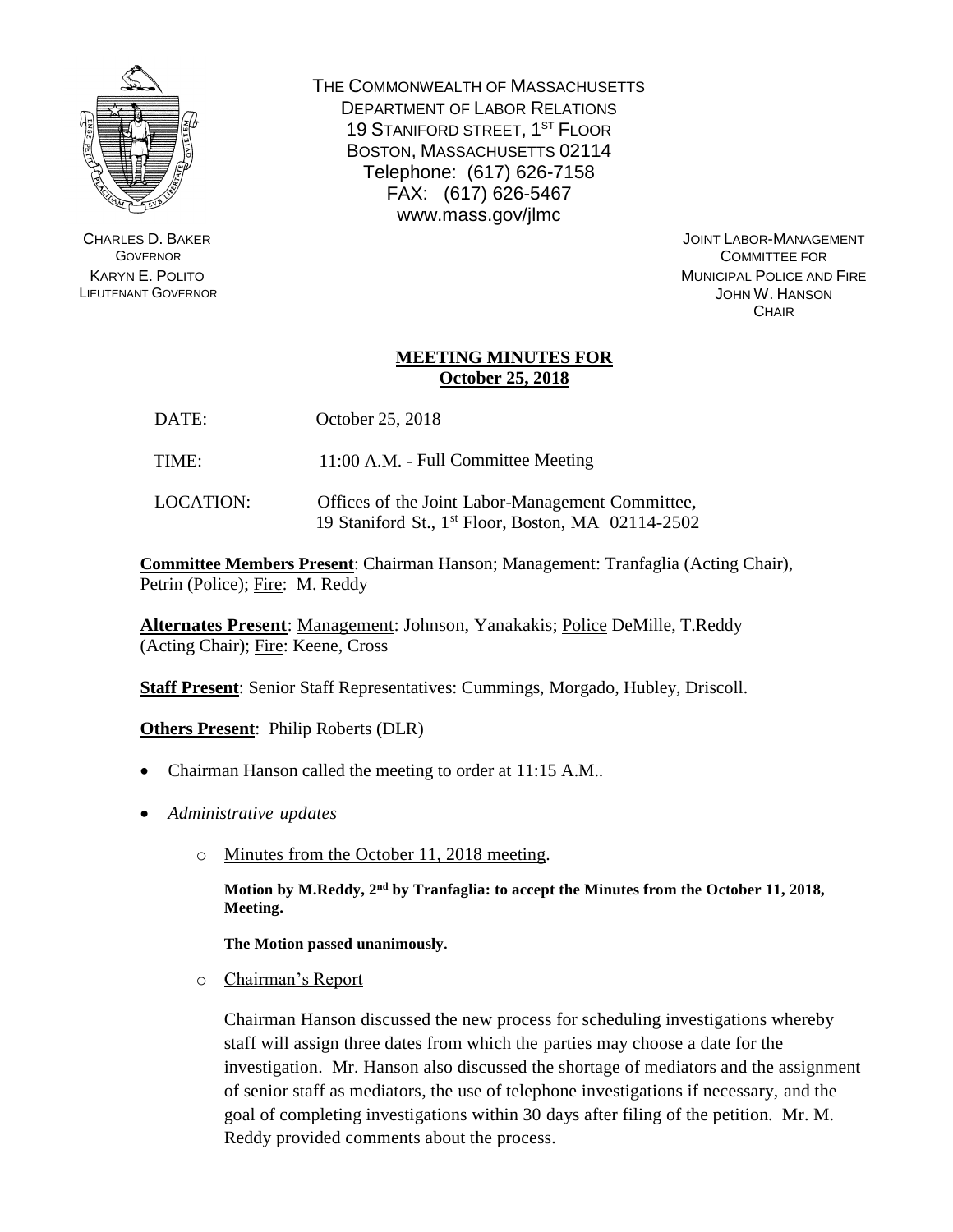*Petition, Jurisdiction and Awaiting Funding List (AFL) Cases:*

|                   | <b>Case Number Organization</b> | <b>Mediator/Sr. Staff</b> | <b>Topic/Vote/Action</b>  |
|-------------------|---------------------------------|---------------------------|---------------------------|
| $\bullet$ 18-6663 | <b>Gloucester Fire</b>          | EF,JOEH,GD                | Vote to Take Jurisdiction |

Mr. Hubley briefed the Committee.

**Motion by M.Reddy, second by Tranfaglia: to take jurisdiction in the case of Gloucester Firefighters, Local 762 and the City of Gloucester, JLM-18-6663.** 

**The motion passed unanimously.** 

**Motion by M.Reddy, second by Tranfaglia: to assign the following Committee members to the case of Gloucester Firefighters, Local 762 and the City of Gloucester, JLM-18-6663: M.Reddy/Cross for Fire and McCall for Management or substitutes as so designated and approved by the Fire and Management Chairs respectively.** 

**The Motion passed unanimously.**

• 18-6809 Ware Fire SJS,JOEH,DJM Vote to Take Jurisdiction

Mr. Hubley briefed the Committee with a report from Ms. Skibski.

**Motion by M.Reddy, second by Tranfaglia: to take jurisdiction in the case of Ware Firefighters, Local 1851, IAFF and the Town of Ware, JLM-18-6809.** 

**The motion passed unanimously.** 

**Motion by M.Reddy, second by Tranfaglia: to assign the following Committee members to the case of of Ware Firefighters, Local 1851, IAFF and the Town of Ware, JLM-18-6809: Keene/Taylor for Fire and Craver for Management or substitutes as so designated and approved by the Fire and Management Chairs respectively.** 

**The Motion passed unanimously.**

• 18-6848 Falmouth Fire JG,JOEH,GD Vote to Take Jurisdiction

Mr. Hubley briefed the Committee with a report from Mr. Griffin.

**Motion by M.Reddy, second by Tranfaglia: to take jurisdiction in the case of Falmouth Firefighters Local 1397, IAFF and the Town of Falmouth, JLM-18-6848.** 

**The motion passed unanimously.** 

**Motion by M.Reddy, second by Tranfaglia: to assign the following Committee members to the case of of Falmouth Firefighters Local 1397, IAFF and the Town of Falmouth, JLM-18-6848: Cross/Medeiros for Fire and Francis for Management or substitutes as so designated and approved by the Fire and Management Chairs respectively.** 

**The Motion passed unanimously.**

18-6864 Grafton Police DC, DJM Vote to Take Jurisdiction

Mr. Morgado briefed the Committee.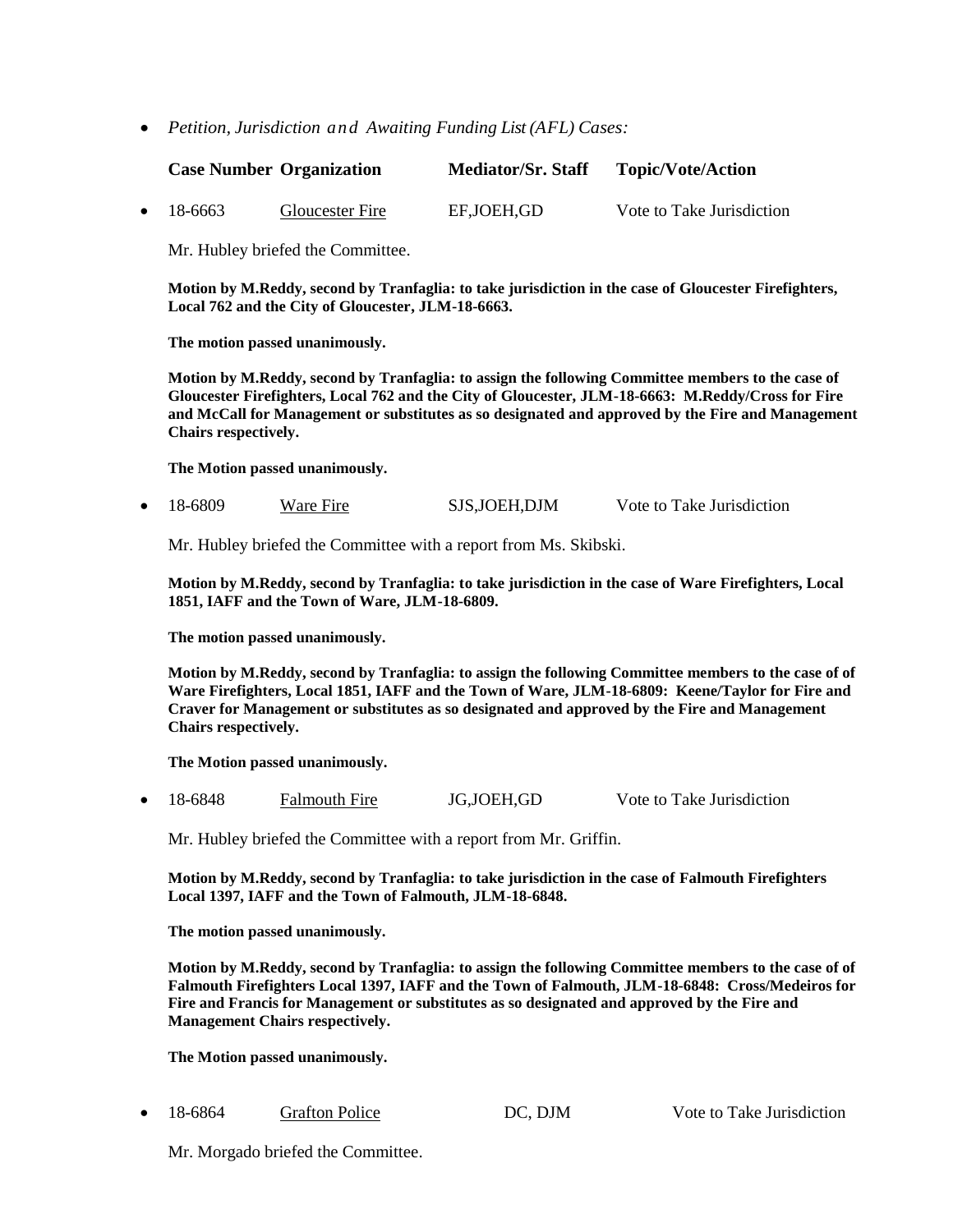**Motion by T.Reddy, second by Tranfaglia: to take jurisdiction in the case of Grafton Police Alliance and the Town of Grafton, JLM-18-6864.** 

**The motion passed unanimously.** 

**Motion by T.Reddy, second by Tranfaglia: to assign the following Committee members to the case of Grafton Police Alliance and the Town of Grafton, JLM-18-6864: Andrews/Pedrini for Police and Craver/Johnson for Management or substitutes as so designated and approved by the Police and Management Chairs respectively.** 

**The Motion passed unanimously.**

|  | $\bullet$ 17-6002 | Newton Police Superiors | EF, DC, GD | Vote to $3(a)$ |
|--|-------------------|-------------------------|------------|----------------|
|--|-------------------|-------------------------|------------|----------------|

Mr. Cummings briefed the Committee and reported that both parties are in agreement that this case should be advanced to a 3(a) hearing.

**Motion by T.Reddy, Second by Tranfaglia: to find that the issues involving the successor collective bargaining agreement, in the matter of the Newton Police Superiors Association, Local 401 MCOP and the City of Newton, JLM-18-6002 have remained unresolved for an unreasonable period of time resulting in the apparent exhaustion of the process of collective bargaining, and that the Committee vote to hold a hearing pursuant to Section 1, subsection 3(a), as set forth in Chapter 589 of the Acts of 1987, with the panel members consisting of Perreira (Labor) and Mazzarella (Management), or other Committee members and/or senior staff that may be substituted as necessary by the respective Labor and/or Management Chairs pursuant to the rules, policies, and procedures of the Committee, and any other applicable provisions of law, with said panel to be chaired by John Hanson.**

**The Motion passed unanimously.**

17-6299 Billerica Fire HB,JOEH,GD Vote to Arbitration

Mr. Hubley and Mr. Petrin briefed the Committee.

**Motion by M.Reddy, Second by Tranfaglia: to find that, in the matter of the Billerica Firefighters, Local 1495, IAFF and the Town of Billerica, JLM-17-6299, that there is an apparent exhaustion of the processes of collective bargaining which constitutes a potential threat to the public welfare and that the Committee vote to send this case to arbitration by a tripartite panel consisting of David Keene (Labor), John Petrin (Management) and/or senior staff that may be substituted as necessary by the respective Labor and/or Management Chairs pursuant to the rules policies and procedures of the Committee, and any other applicable provisions of law, and a neutral selected in accordance with the Committee's rules, policies and procedures, on an issue by issue basis, with said issues having been identified at the October 25, 2018, hearing held pursuant to Section 1, Subsection 3(a) of Chapter 589 of the Acts of 1987.**

**The Motion passed unanimously.**

18-6559 Marshfield Police JG,DC,DJM Funded/Remove

**Motion by T.Reddy, second by Tranfaglia: to remove this case from the Committee's docket as it has been funded.**

**The Motion passed unanimously.**

17-6132 Westfield Fire SJS,JOEH,DJM Petition Withdrawn

Chairman Hanson reported that the parties have settled the case and withdrawn the petition. No action required.

M.Reddy asked that the Somerville Fire case be placed on the next agenda for discussion.